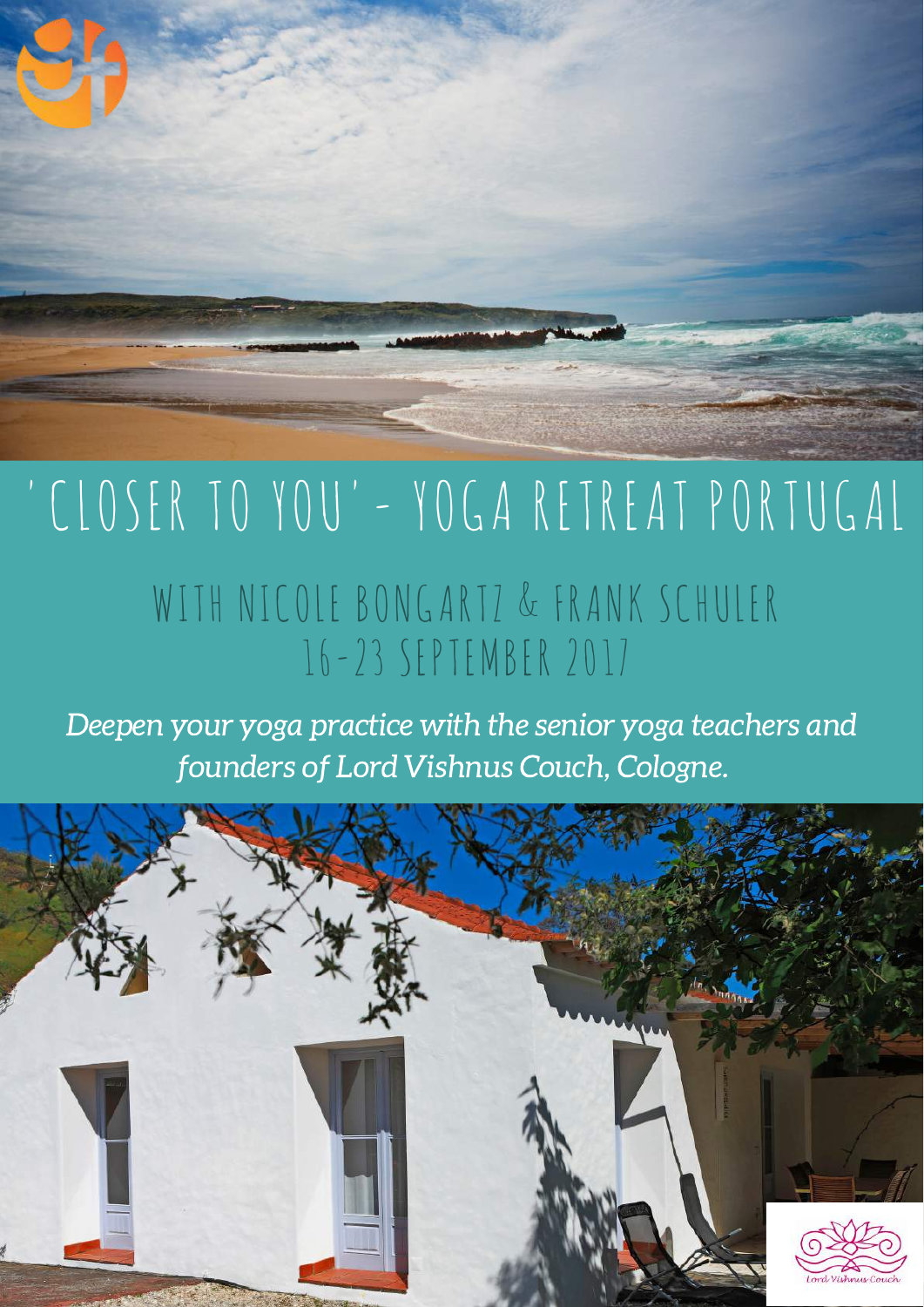## THE RETREAT

Nicole and Frank will guide you through intense yoga practices based on their experience after teaching and lecturing almost daily for the past decade. The emphasis will be on an efficient and mindful practice, during the challenging moments in the physical practice as well as during the meditation and pranayama exercises.

This week will guide you towards, and increase, your strength, energy and joy. But also offer you relaxation, serenity and a deeper sense of self: it will bring you 'Closer to You".

There will be plenty of free time for you to take time for yourself, get to know each other and just chill. September is the best month of the year to visit Portugal and enjoy the beautiful weather.

Each day starts with a powerful, workshop-like session of at least 2 hours in which we will dive deep into different parts of the Asana practice. During the often nice and cool afternoons you will enjoy an advanced meditation and pranayama class., exploring different techniques.

Bring your Family! You're not alone, and don't like to leave your loved ones at home in the rain? Reguengo is like a little paradise for children and family. If your partner does not take part in the retreat program, you can still enjoy your holiday here with them, spending your free time together. Childcare can be arranged.



### WHO IS THIS RETREAT FOR?

For everybody who has been practicing yoga regularly for at least two years, with a curious and open mind. You are willing to experience and deepen your yoga practice on a physical, mental and emotional level.

This retreat will be taught in German.

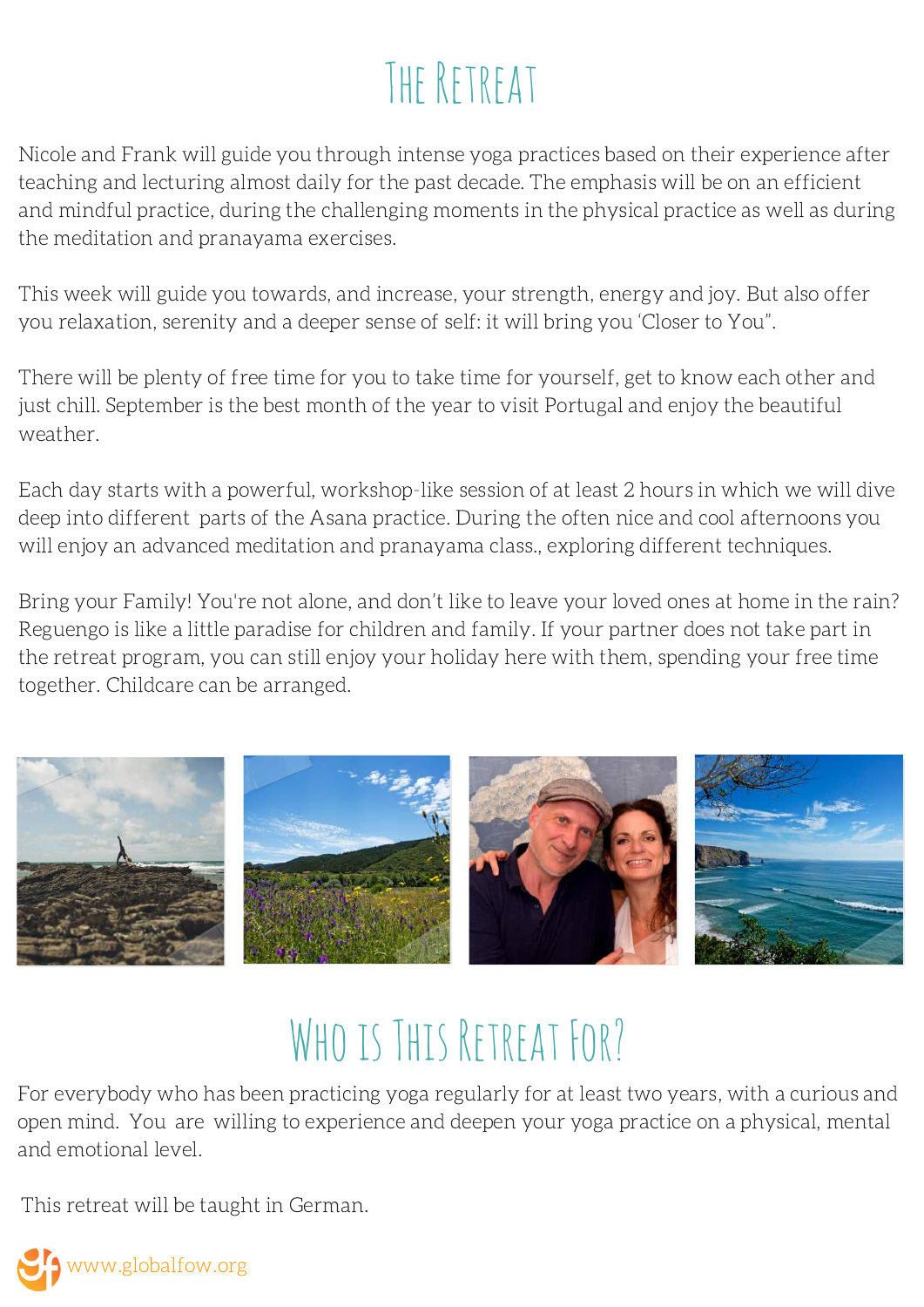## RETREAT HIGHLIGHTS

- Practice with two senior teachers
- Deepen your practice on all levels
- Relax deeply enjoying the sun, trees and beach
- Delicious vegetarian meals
- Family friendly

### Accommodation

We will be staying at the beautiful cottage style Reguengo retreat, located in the green, wooded hills of Monchique, close to the ocean and surrounded by silence. It is family friendly with the option for families to book a bungalow with two or three rooms. But you can also join us by yourself or as a couple.

All rooms and bungalows offer a beautiful view of the green countryside. In your free time you can relax on the lounge furniture outside, read a book, or take a walk on the beach, which is only a 20 ride by car.

We will enjoy delicious buffet style breakfasts and dinner, freshly prepared by Reguengo's cook who specialises in colourful, vegetarian cooking.

# The Teachers

#### NICOLE BONGARTZ

As founder and owner of Vishnu's Couch, organiser of the Yoga Conference Germany, trainer of Vishnu's Couch Yoga School, author for various magazines and passionate teacher of many close students, and last but not least lifeling students, Nicole is certainly one of the most colourful and prolific figures in the German yoga scene.

Staying grounded, enjoying life with all her senses, dancing and never losing contact with the students. she follows the voice of her heart and follows her own yoga path with courage. discipline. and last but not least, a lot of joy.



Her classes and workshops can not be categorised in one specific yoga style. And why should we want to? It's all yoga!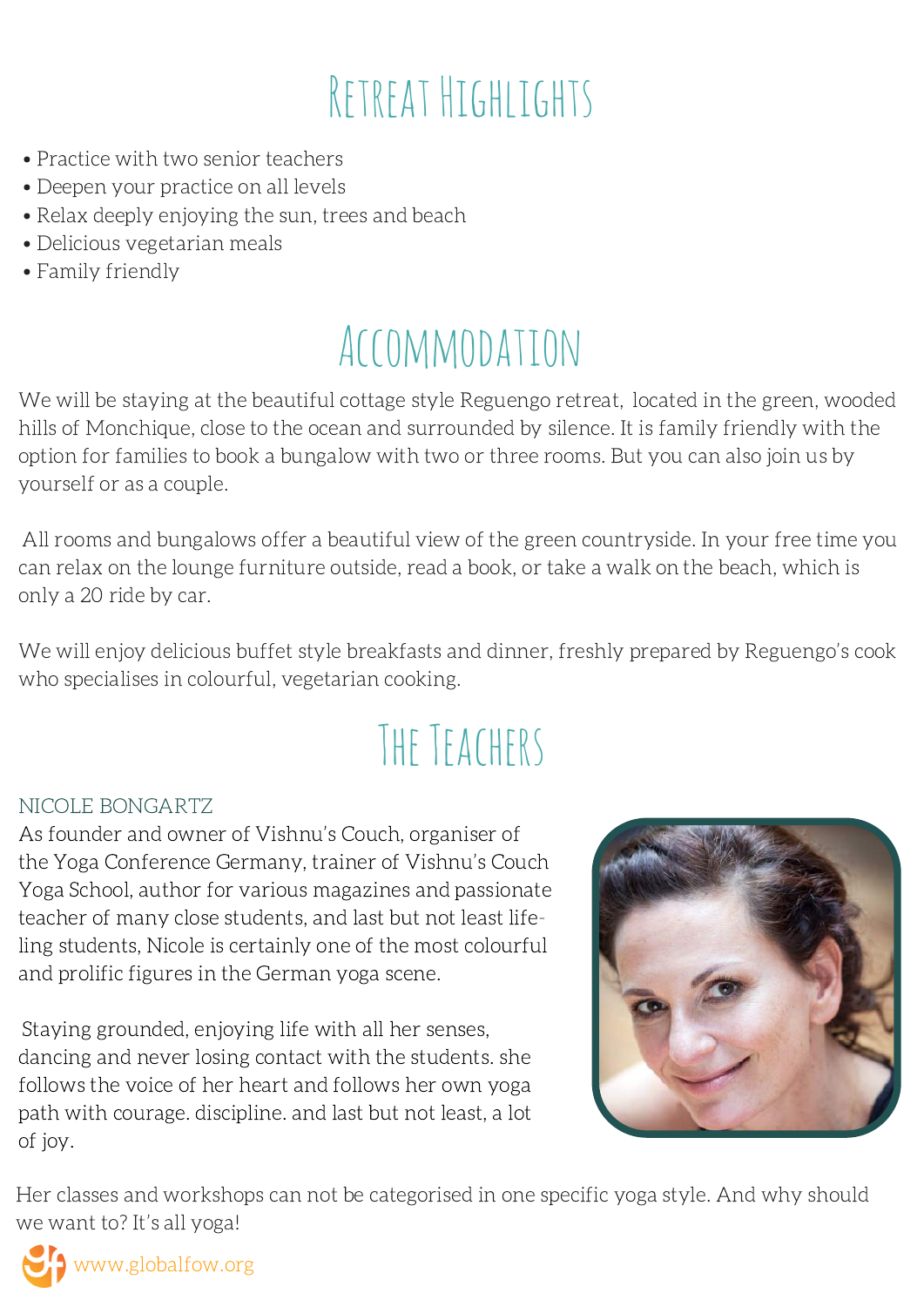#### FRANK SCHULER

Frank Schuler has been practicing and teaching Yoga for over 14 years and is still excited todiscover and let in more calmness, brightness and inner strength.

He is fascinated and touched daily by the awareness and mindfulness of all 'human affairs'—the body, emotions and the human mind. He is happy to be a student of Tsakpo Rinpoche on the path of Tibetan Karmapa Buddhism.

Frank runs the Lord Vishnus Couch Studios in Cologne, Germany, and the Yoga Conference Germany. He teaches classes and workshops.



### Retreat Schedule

#### SATURDAY | 16 September

Arrival Day Check in from 4 pm 6 pm | Welcome ceremony 7 pm | Dinner

#### SUNDAY - MONDAY | 17-18 September

8 am | Fresh fruit & tea 9 - 11 am | Morning yoga 11:30 am | Brunch Free time for hiking, swimming and relaxing. 5 - 6:30 pm | Afternoon yoga 7:00 pm | Dinner

#### TUESDAY | 19 September

8 am | Fresh fruit & tea 9 - 11 am | Morning yoga 11:30 am | Pick nick on the beach Free rest of the day.

WEDNESDAY - FRIDAY | 20-22 September 8 am | Fresh fruit & tea 9 - 11 am | Morning yoga 11:30 am | Brunch Free time for hiking, swimming and relaxing. 5 - 6:30 pm | Afternoon yoga 7:00 pm | Dinner

SATURDAY | 23 September am | Fresh fruit & tea - 11 am | Morning yoga pm | Check out and departure

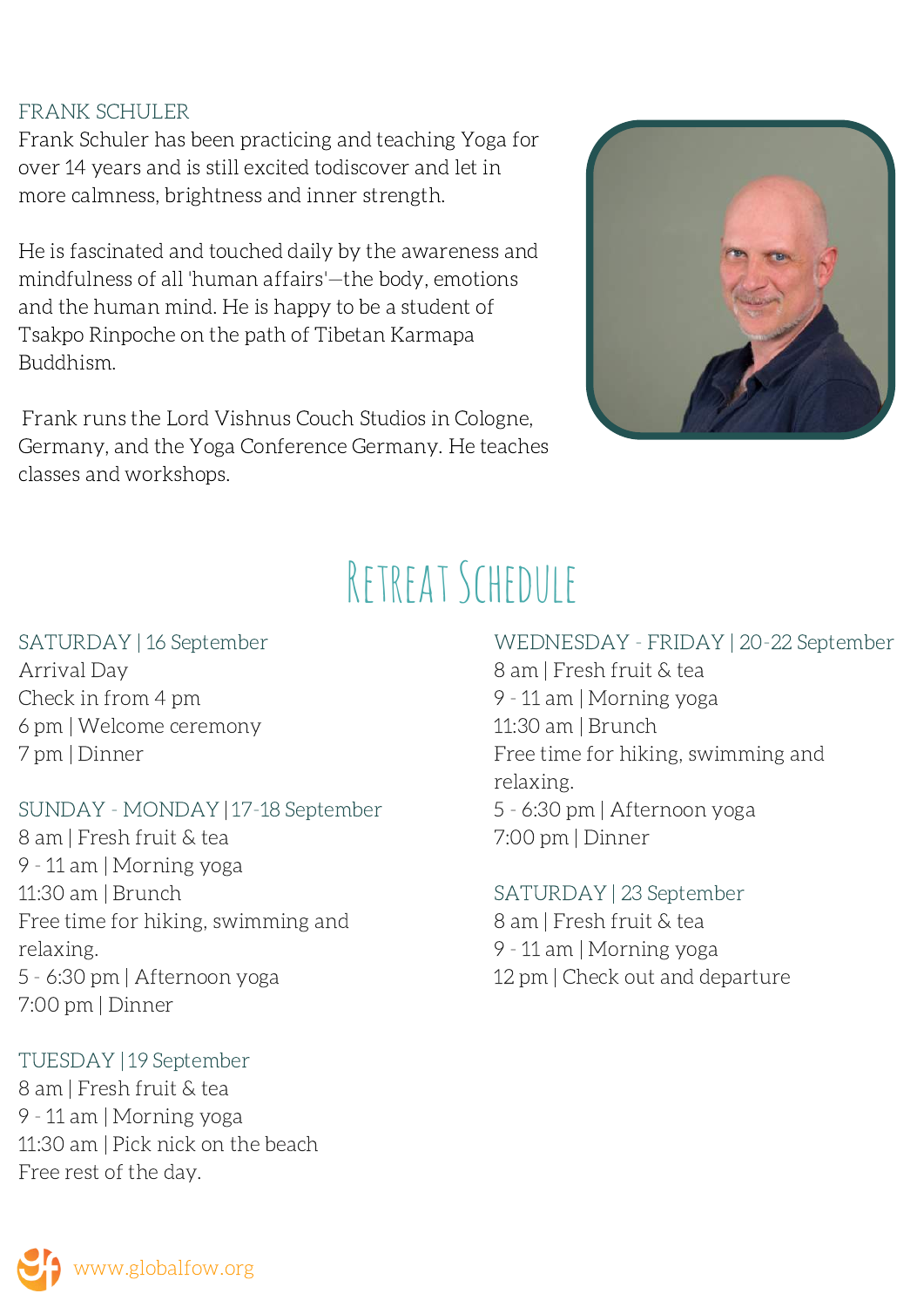### VALUE

The early bird rate is only available for the first 8 registrations that are paid in full before 1 February 2017

EARLY BIRD RATES Triple Room: €949 Double Room: €1029 Single Room: €1299

REGULAR RATES Triple Room: €1049 Double Room: €1129 Single Room: €1399

# The Package Includes

\* 7 Nights accommodation

\* Daily brunch

\* 6 Dinners (dinner on Tuesday night is not included, you have a free evening to go to the village.)

\* Water, tea & fresh fruit

- \* 6 Workshop Style Asana classes
- \* 6 Slow Flow yoga classes with meditation and pranayama practices
- \* Daycare for the children during the classes

# bookings for children & childcare

Your children can join you on the retreat. The accommodation rate for your child is: 3-7 year old children: €250 8-13 year old children: € 340

If you like to book daycare for your child during the yoga classes, you can do so directly with Reguengo when you arrive and pay in cash. The costs are €8,50 per hour.

# BOOKING PROCEDURE & CANCELLATION POLICY

The early bird rate is only available for the first 8 registrations that are paid in full before 1 June 2017.

To secure your booking at the regular rate we require a €600 deposit and a balance payment by 1 July 2017.

Bookings made after 1 July 2017 need to be paid in full to secure your booking. You can cancel your booking at any time and notification must be given to Suze (suze@globalflow.org) in writing.